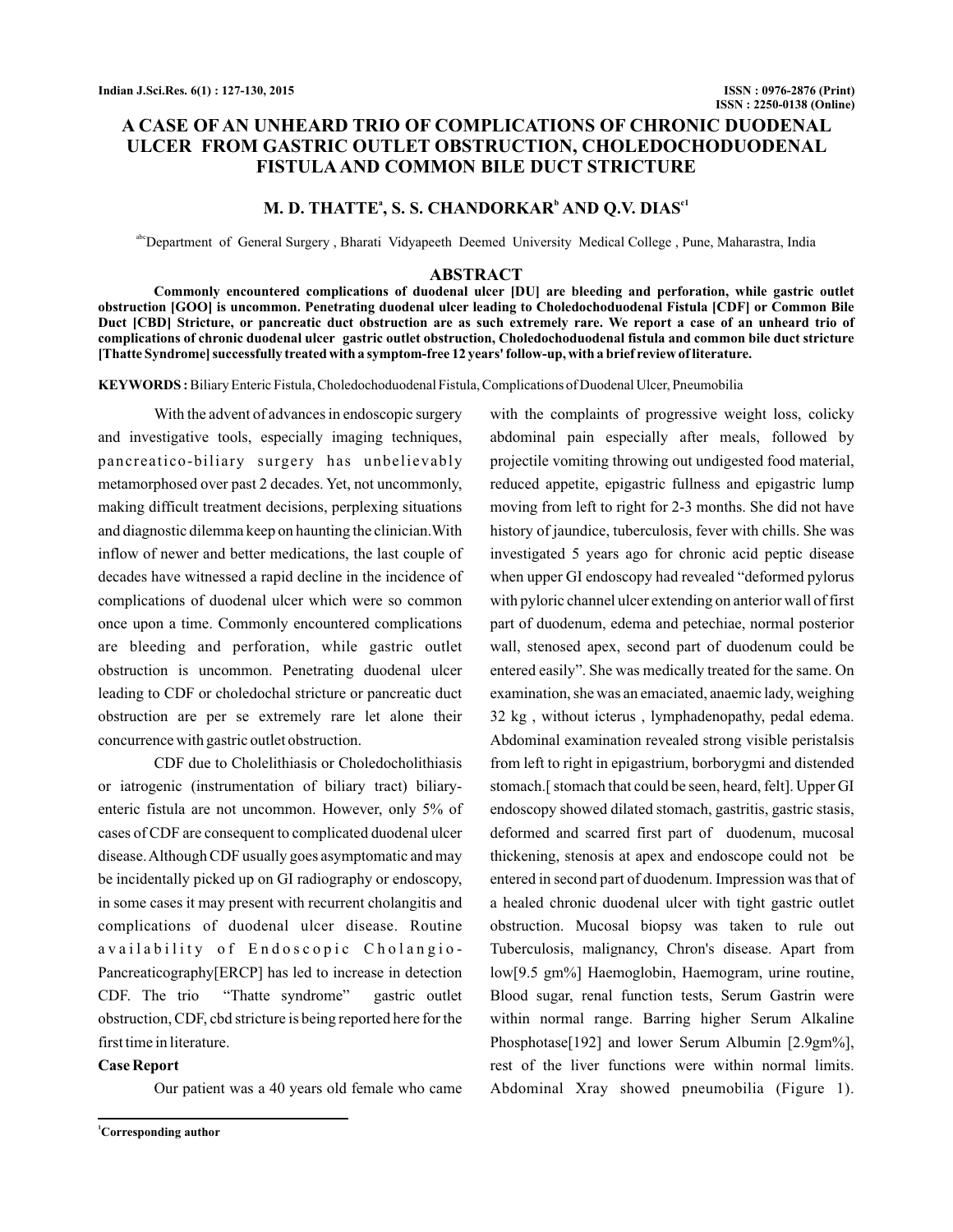#### **THATTE ET AL. : A CASE OF AN UNHEARD TRIO OF COMPLICATIONS OF CHRONIC...**



**Figure 1 : Pneumobilia [Aerobilia] Raises Suspicion of Choledochoduodenal Fistula**



# **Figure 3 : Barium Meal Study Delineated the Extrahepatic Biliary Tree and Choledochoduodenal Fistula[CDF], Dilated CBD, Stricture of Distal CBD [Red Arrows]**

Abdominal sonography showed pneumobilia, air bubble in gall bladder with minimal sludge, dilated CBD[14 mm] with air bubble, dilated intrahepatic biliary radicals. Barium meal study detected gastric outlet obstruction with CDF, distal CBD stricture (Figure 2 and 3). A clinical diagnosis of gastric outlet obstruction, CDF, cbd stricture was made.



**Figure 2 : Barium Meal Study Delineated the Intra and Extrahepatic Biliary Tree**



**Figure 4 : Dilated Common Bile Duct [CBD] Seen Opened Up [Within the White Square], With a Hole [Looks Darker] on the Opposite Wall [CDF]**

Surgery was planned. Purpose was to relieve gastric outlet obstruction and tackle dilated CBD. Intra operative pathology findings were - scarred first part of duodenum, dilated thick walled proximal CBD [14mm] with distal stricture, chronic cholecystitis with calculi, CDF with fistulous opening on medial wall of CBD distal to strictured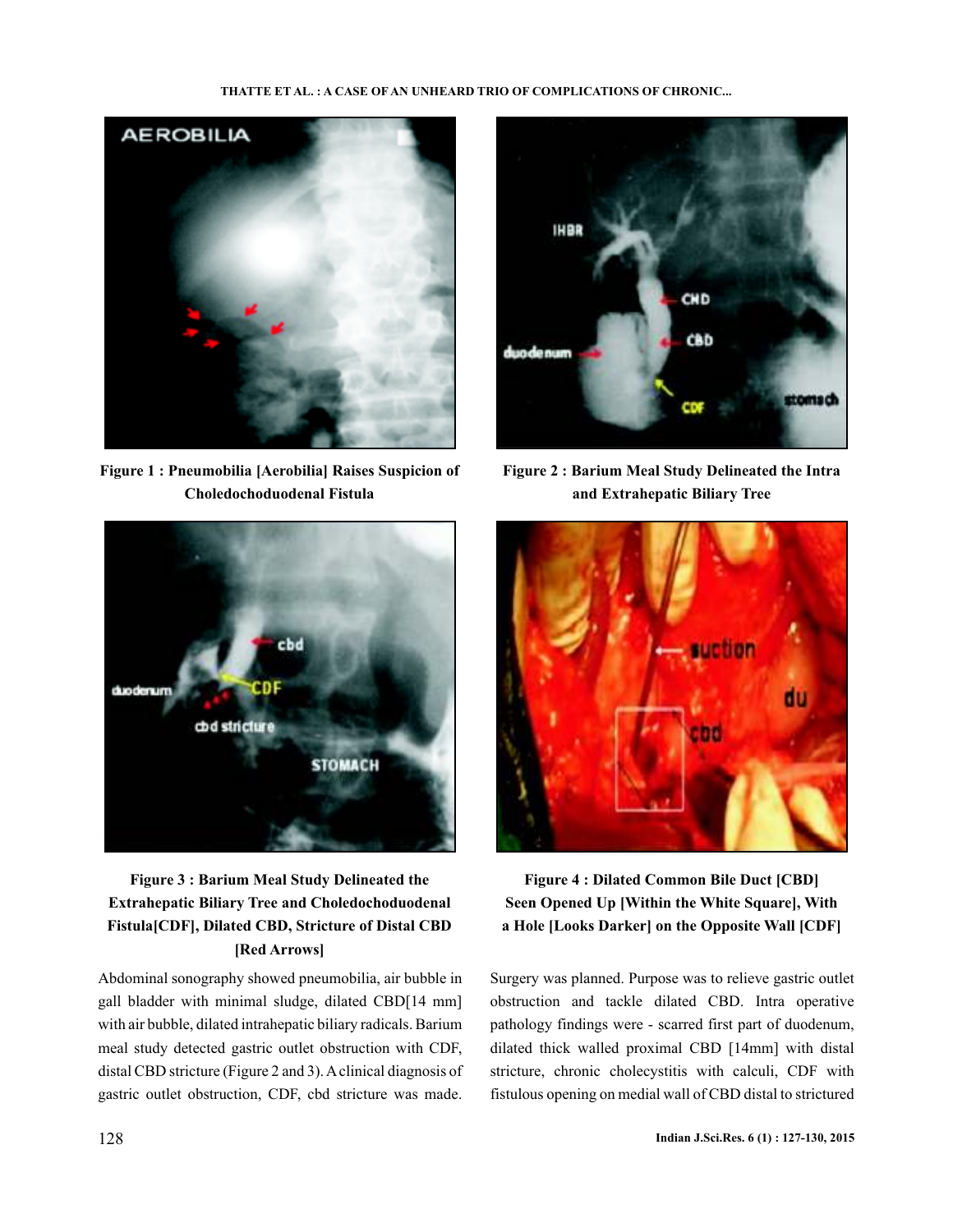

**Figure 5 : Gliedman Gold Technique of Performing Choledochoduodenostomy A Longitudinal Incision on the Common Bile Duct [CBD] [Depicted Green] and 1st Part of Duodenum[Incisions are Depicted as Black Diamonds]. Points 'A,B,C,D' on the Common Bile Duct are Anastomosed to the Points 'E,F,G,H' on the Duodenum**

bulb. (Figure 4) Truncal Vagotomy, antrectomy, gastrojejunostomy, jejunojejunostomy were fashioned. Difficult duodenal stump closure [multiple interrupted sutures] was tackled with Bancroft technique. Cholecystectomy with CBD exploration and side to side choledochoduodenostomy [Gliedman and Gold technique] (Figure 5) after Kocherisation of duodenum was performed, which assured a wide anastomotic stoma [that ensures excellent free bile flow, thus preventing ascending cholangitis]. Postoperative recovery was uneventful. The patient remains asymptomatic at 12 years' follow up.

### **DISCUSSION**

Bartholin first described biliary enteric fistula in 1654, but duodenal ulcer as a causative communicating mechanism was first recognized and published by Long in 1840.(Long, 1840)

There are several aetiologies of biliary-enteric fistula, usually incidental findings as they seldom produce significant symptoms.

It has been postulated that sudden disappearance of peptic ulcer symptoms may herald formation of CDF due to bathing of ulcer by alkaline bile. Some of them are found only during surgery thus forcing surgeon to change planned procedure. CDF is an uncommon complication of penetrating DU, cholelithiasis, choledocholithiasis or instrumentation of biliary tract [iatrogenic]. Only 5% of CDF are consequent to complicated DU. (Jain, Myelavagnam, Allarakhia, 1980) .Only 200 cases were documented in world literature till 1991. (Dubois et al., 1985) (Naga and Magawer 1991).Until 1986, only 8 cases have been reported of CDF, as a complication of DU in Indian literature. (Singh and Sarkar,1986). In the decade from 1984 to 1994, in English literature, not even a single case of CDF was documented.

(Mohammad et al., 1994). The rarity of CDF stems from the fact that DU typically occurs within 4 cm distal to pylorus where as CBD is about 7 cm distal to pylorus. (Shah and Ramakantan, 1990).Astudy of 81 patients over a period of 50 years noted the incidence of various types of spontaneous biliary enteric fistula - cholecysto-duodenal [68%][usually due to gall stones], cholecysto-colonic [13.6%], Choledochoduodenal[8.6%], cholecysto-gastric [4.9%], duodeno-left hepatic [4.9%]. (Stagnitti et al., 2000) CDF due to penetrating DU is more common in males.Till 1967 only 3 cases were females. (Hutchings et al., 1956). Diagnosis is an incidental one, on barium meal or plain radiograph or CT scan or ERCP that shows CDF or pneumobilia. However, Pneumobilia is an inconsistent finding present only in 14-58% of patients. (Elham and Hossain, 2012).

An indirect sign suggesting fistula is described during ERCP where biliary tree dilatation subsides when patient is placed in anti-Trendelenberg position. The treatment of uncomplicated CDF is unnecessary as healing of ulcer leads to healing of fistula. Hence, presence of CDF per se does not immediately equate to necessity for surgery. When surgery is warranted, Truncal Vagotomy with Antrectomy and Bilroth II Gastrojejunostomy is preferred, leaving the CDF untouched.(Dubois and Levard, 1985) Cholecystectomy, CBD exploration, bilioenteric reconstruction is reserved for those rare cases of concomitant biliary structure.